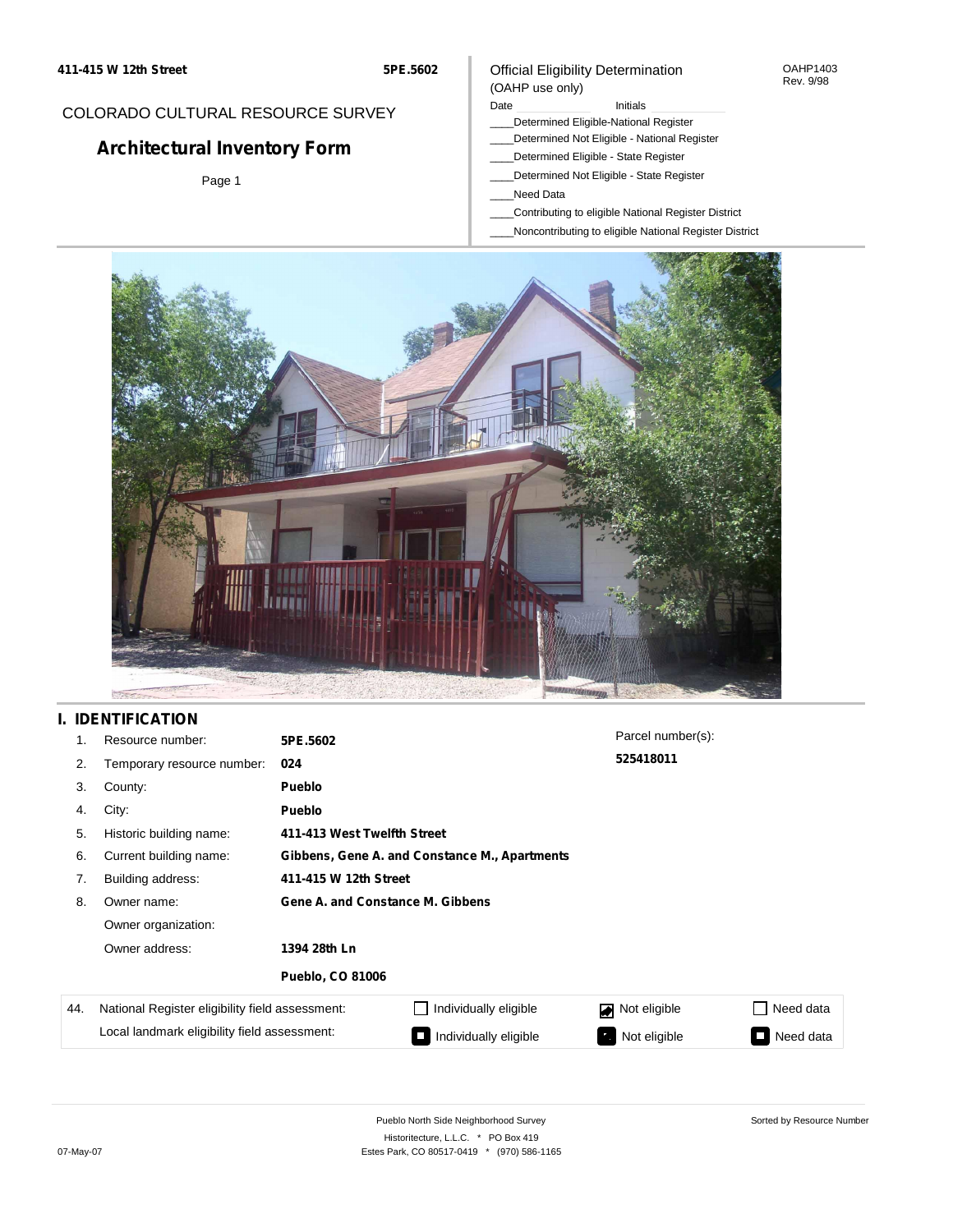Page 2

## **II. GEOGRAPHIC INFORMATION**

| 9.  | P.M.                |    | 6th             |              | Township:              |                         | <b>20S</b>                  |    |           |           | Range:            | 65W |         |
|-----|---------------------|----|-----------------|--------------|------------------------|-------------------------|-----------------------------|----|-----------|-----------|-------------------|-----|---------|
|     |                     | NE | 1/4             | of <b>SE</b> | 1/4                    | of NW                   | 1/4                         | of | <b>SE</b> | 1/4       | of Section        |     | 25      |
| 10. | UTM reference zone: |    |                 |              | 13                     |                         |                             |    |           |           |                   |     |         |
|     | Easting:            |    |                 |              | 533951                 |                         |                             |    |           | Northing: |                   |     | 4236533 |
| 11. |                     |    | USGS quad name: |              |                        | <b>Northeast Pueblo</b> |                             |    |           | Scale:    |                   |     | 7.5     |
|     | Year:               |    |                 |              | 1974)                  |                         | 1961 (Photorevised 1970 and |    |           |           |                   |     |         |
| 12. | $Lot(s)$ :          |    |                 |              | Lot 13; Block 26       |                         |                             |    |           |           |                   |     |         |
|     | Addition:           |    |                 |              | <b>County Addition</b> |                         |                             |    |           |           | Year of addition: |     | 1869    |

13. Boundary description and justification:

The boundary, as described above, contains but does not exceed the land historically associated with this property.

Metes and bounds exist:

П

## **III. ARCHITECTURAL DESCRIPTION**

| 14. | Building plan (footprint, shape):    | <b>Rectangular Plan</b>                           |                       |
|-----|--------------------------------------|---------------------------------------------------|-----------------------|
|     | Other building plan descriptions:    |                                                   |                       |
| 15. | Dimensions in feet (length x width): | 2,162 square feet                                 |                       |
| 16. | Number of stories:                   | 11/2                                              |                       |
| 17. | Primary external wall material(s):   | <b>Asbestos</b><br><b>Concrete/Concrete Block</b> | Other wall materials: |
| 18. | Roof configuration:                  | Hipped Roof/Gable-on-hip Roof                     |                       |
|     | Other roof configurations:           |                                                   |                       |
| 19. | Primary external roof material:      | <b>Asphalt Roof/Composition Roof</b>              |                       |
|     | Other roof materials:                |                                                   |                       |
| 20. | Special features:                    | Fence                                             |                       |
|     |                                      | <b>Balcony</b>                                    |                       |
|     |                                      | Chimney                                           |                       |
|     |                                      | Porch                                             |                       |

### 21. General architectural description:

Oriented to the south, this quadplex apartment building rests on a sandstone foundation encased in concrete. White-painted asbestos shingle siding clads the exterior walls. Gabled bays protrude from the east and west elevations; a white-painted, concrete-block addition, with a shed roof, spans most of the rear (north) elevation; and another shed-roofed addition protrudes from the east elevation of the concrete-block portion. Windows are 1-over-1-light, double-hung sash, with red-painted wood frames. Either end of the front (south) façade's first story hosts large, single-light picture windows. The rigidly symmetrical front façade consists of front-gabled, two-story bays protruding from either end of the hipped-roof core. Spanning the entire façade is a porch with a balcony above it. The porch features a concrete floor and red-painted, round metal supports. The easternmost and westernmost supports are paired and angle outward approximately 25 degrees of vertical. Between the paired supports are wrought-iron decorations. The lower level of the porch has a red-painted, wood balustrade, while the balcony has a black, wrought-iron railing. Approaching the porch from the east and west are 4-step concrete stoops. Opening in a recessed bay at the center of the front (south) façade are 4 doorways. Each hosts a wood slab door opening behind an aluminum-frame storm door. The easternmost and westernmost doors provide access to the first-story apartments, 411 and 415 respectively. The center two doors lead to staircases to the second-story apartments, 411 1/2 and 415 1/2. Above these doorways, in the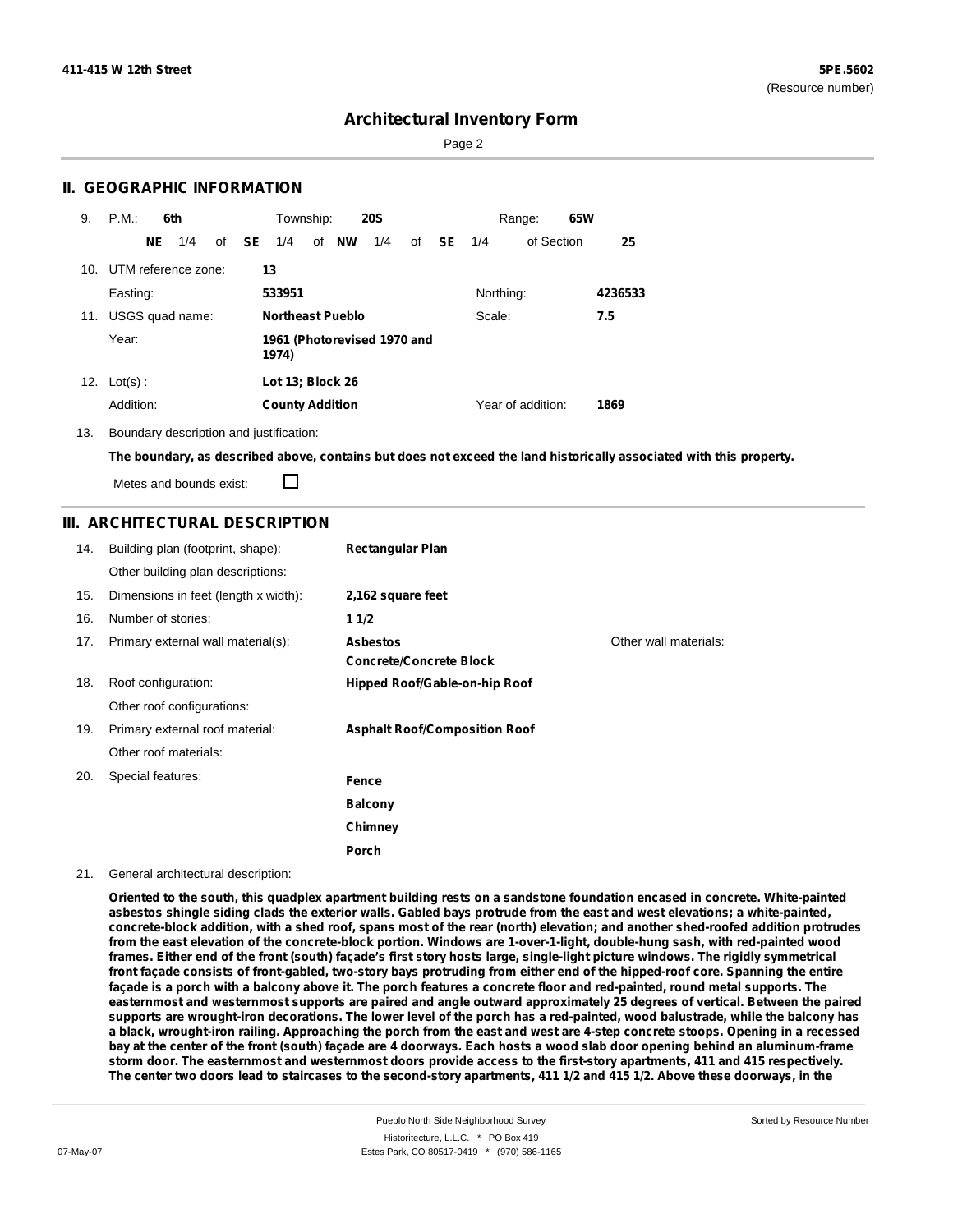Sorted by Resource Number

## **Architectural Inventory Form**

Page 3

second story, are two more doorways providing access to the balcony. They host doors identical to those in the first story. Other doorways open in the rear (north) elevation: in the west end of the first story and in either end of the second story. Brown, interlocking asphalt shingles cover the main roof, while gray, rolled asphalt covers the shed roof additions. Whitepainted wood fascia and soffit box the eaves, and the front- (south-) facing gables have simple, red-painted wood verge boards. Red-brick chimneys emerge from the east- and west-facing slopes of the central, hipped roof. Another chimney, encased in **concrete, protrudes from the northeast corner of the 2-story portion.**

## Architectural style: 22. **No Style**

Other architectural styles:

Building type:

23. Landscape or special setting features:

This property is located on terrain sloping downward from north to south, with an elevation of around 4,700 feet above mean sea level. The neighborhood features modest, one- and two-story houses. This property is located on the north side of West 12th Street, an east-west-oriented thoroughfare. It is situated between 409 West 12th Street, to the east, and 417 West 12th Street, to the west. A gravel-covered strip separates the sidewalk from the street. Alternating pairs of pink- and buff-colored sandstone slabs comprise the sidewalk. Concrete covers the backyard. A chain-link fence delimits the east and west edges of the property. A concrete retaining wall, capped by a chain-link fence, separates the backyard from a parking area along an east**west-oriented alley behind (north of) the house.**

#### 24. Associated buildings, features or objects:

| 1: Type:  | Shed                                                                                                                                                                                                                                                                                                                            |
|-----------|---------------------------------------------------------------------------------------------------------------------------------------------------------------------------------------------------------------------------------------------------------------------------------------------------------------------------------|
| Describe: | A shed is located northeast of the house. Oriented to the west, its rests on a concrete slab.<br>White-painted stucco clads the exterior walls. A green-painted, wood slab door opens in the<br>south end of the west elevation. Sheets of gray, rolled asphalt cover the side-gabled roof, and<br>the rafter ends are exposed. |

## **IV. ARCHITECTURAL HISTORY**

| 25. | Date of Construction:  | Estimate: | 1889 | Actual:                                                                     |  |
|-----|------------------------|-----------|------|-----------------------------------------------------------------------------|--|
|     | Source of Information: |           |      | Pueblo County Office of Tax Assessor. Property information card [internet]. |  |
| 26. | Architect:             | unknown   |      |                                                                             |  |
|     | Source of information: |           |      |                                                                             |  |
| 27. | Builder:               | unknown   |      |                                                                             |  |
|     | Source of information: |           |      |                                                                             |  |
| 28. | Original Owner:        | unknown   |      |                                                                             |  |
|     | Source of information: |           |      |                                                                             |  |
| 29. | Construction history:  |           |      |                                                                             |  |

According to Pueblo County tax records, this building was constructed in 1917. However, city directories and Sanborn insurance maps reveal that this building existed by 1889. An analysis of the form, style, and materials corroborates a circa 1889 date of construction. City directories also indicate that this building, originally a duplex, became a 4-unit apartment building **prior to 1914. The building appears to have undergone a significant alteration around 1950.**

- 30. Location: **original** Date of move(s):
	-

### **V. HISTORICAL ASSOCIATIONS**

| 31. | Original use(s):       | <b>Multiple Dwelling</b>    |
|-----|------------------------|-----------------------------|
| 32. | Intermediate use(s):   | <b>Multiple Dwelling</b>    |
| 33. | Current use(s):        | <b>Multiple Dwelling</b>    |
| 34. | Site type(s):          | <b>Quadplex, Apartments</b> |
| 35. | Historical background: |                             |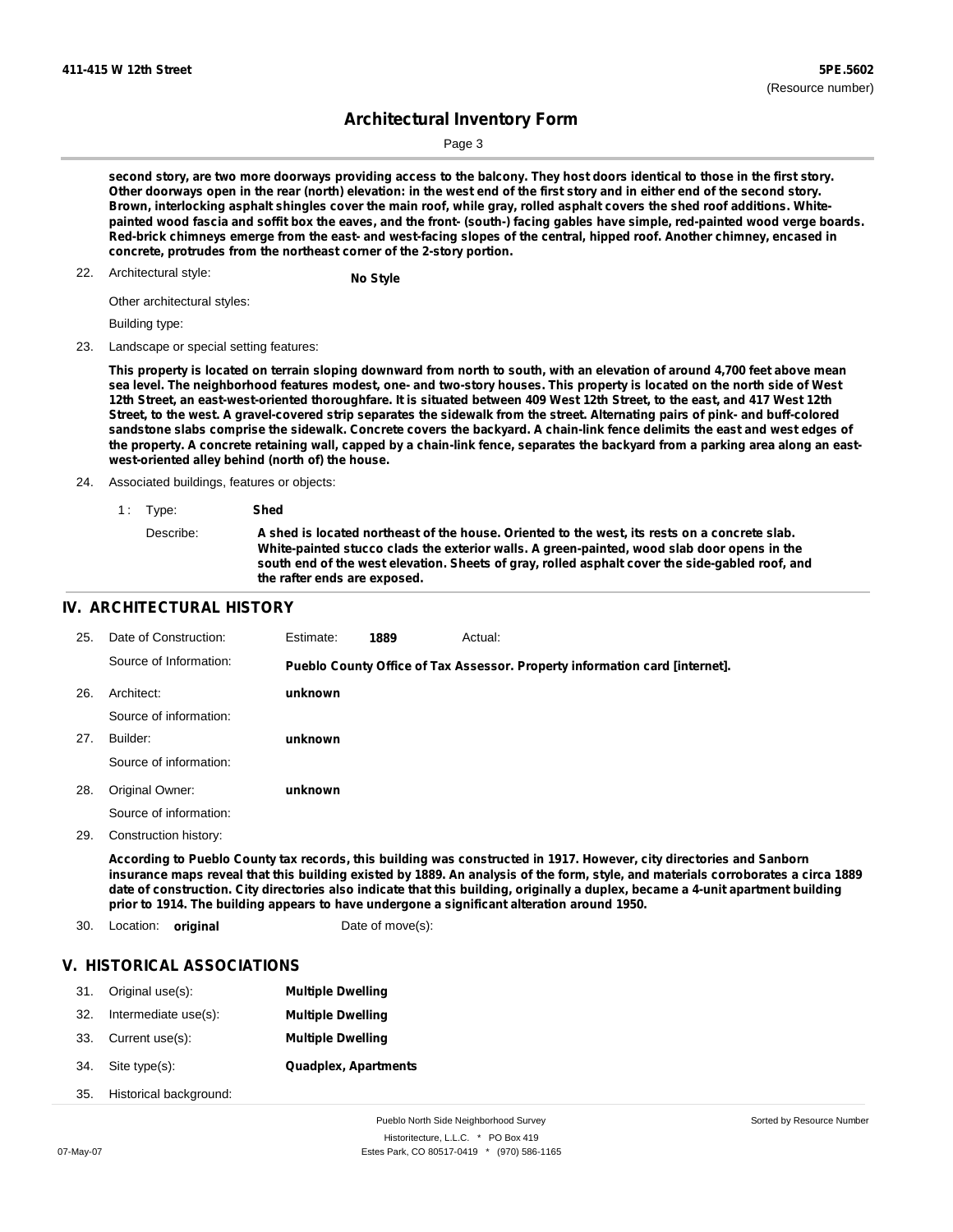Page 4

35. Historical background:

The origins of this building, originally a duplex, are unclear. By 1890, the resident at 411 was S.D. McGinley of McGinley Brothers. Renting 413 (which later was re-addressed as 415) was Rev. Andrew M. Darley, a missionary of the American Sunday-School Union. This organization stressed the importance disseminating moral and religious publications in every city and town across the country. Thus, with his wife, Annie, Darley published the periodical "La Hermandad" ("The Sisterhood" or "The Brotherhood"). Alexander Darley was born in Missouri in 1840. A native of Pennsylvania, Annie was born in August 1848. **Residing with them were two daughters, Mearcy and Miriam, and two sons, George and Frederick.**

In 1900, the Darleys remained here, but, at 411, the resident was James H. Brown, a conductor for the Atchison, Topeka, and Santa Fe Railway. Some of the residents here after 1900 are listed by each individual unit below. The second story apartments **were installed shortly before 1914.**

### **411 (first floor east)**

Some residents of the unit addressed 411 were James W. Reece (circa 1909), a laborer for the Mountain Ice & Coal Company; Mrs. G.E. Bird (circa 1914); Edward Bashore (circa 1919); F.M. McClanahan (circa 1925); Josephine M. Cambron (circa 1930), a dressmaker; Louis Brown (circa 1935); Pearl T. May (circa 1940); Edith Beer (circa 1945-50); William E. Sturm (1955) and Russell **Segona (circa 1960).**

#### **411 1/2 (second floor east)**

Renters of the unit addressed 411 1/2 included L.G. Fell (circa 1914); Herman Lipe (circa 1919); William Hewitt (circa 1925-1930; Jacqueline E. Bolton (circa 1935); Lloyd E. Carr (circa 1940); Edgar C. Mouser (circa 1945); Leland E. Andrews (circa1950); and **Edith Beer (circa 1955).**

#### **415 (first floor west)**

Some residents of the unit addressed 415 were Harry L. Cates (circa 1909), an insurance salesman; Mrs. J.J. Ryan (circa 1914-1919); Louis Brown (circa 1930); Mabel Rice (circa 1940), a nurse; Donald M. Smith (circa 1945); Thomas M. Hudson (circa **1950); Russell Segona (circa 1955); and Joseph Peralta (circa 1960).**

### **415 1/2 (second floor west)**

Renters of the unit addressed 415 1/2 included A.B. Rausch (circa 1914); F.B. Sauerwald (circa 1919); William F. Johnson (circa 1935); Winthrop D. Sylvester (circa 1940); Clyde A. Slump (circa 1945); Ray C. VanAlstyne (circa 1950); Felix C. Bridges (circa **1955); and Antino Dazzio (circa 1960).**

Owners of the building among the residents included Russell Segona (circa 1955) and Joseph Peralta (circa 1960). The current owners, Gene A. and Constance M. Gibbens, purchased the property in 1991 and continue to operate it as an apartment **building.**

Sources of information: 36.

**Pueblo County Office of Tax Assessor. Property information card [internet].**

**Pueblo City Directory. Pueblo, Co.; Salt Lake City; Kansas City, Mo.; and others: R.L. Polk & Co, consulted 1886 through 2003.**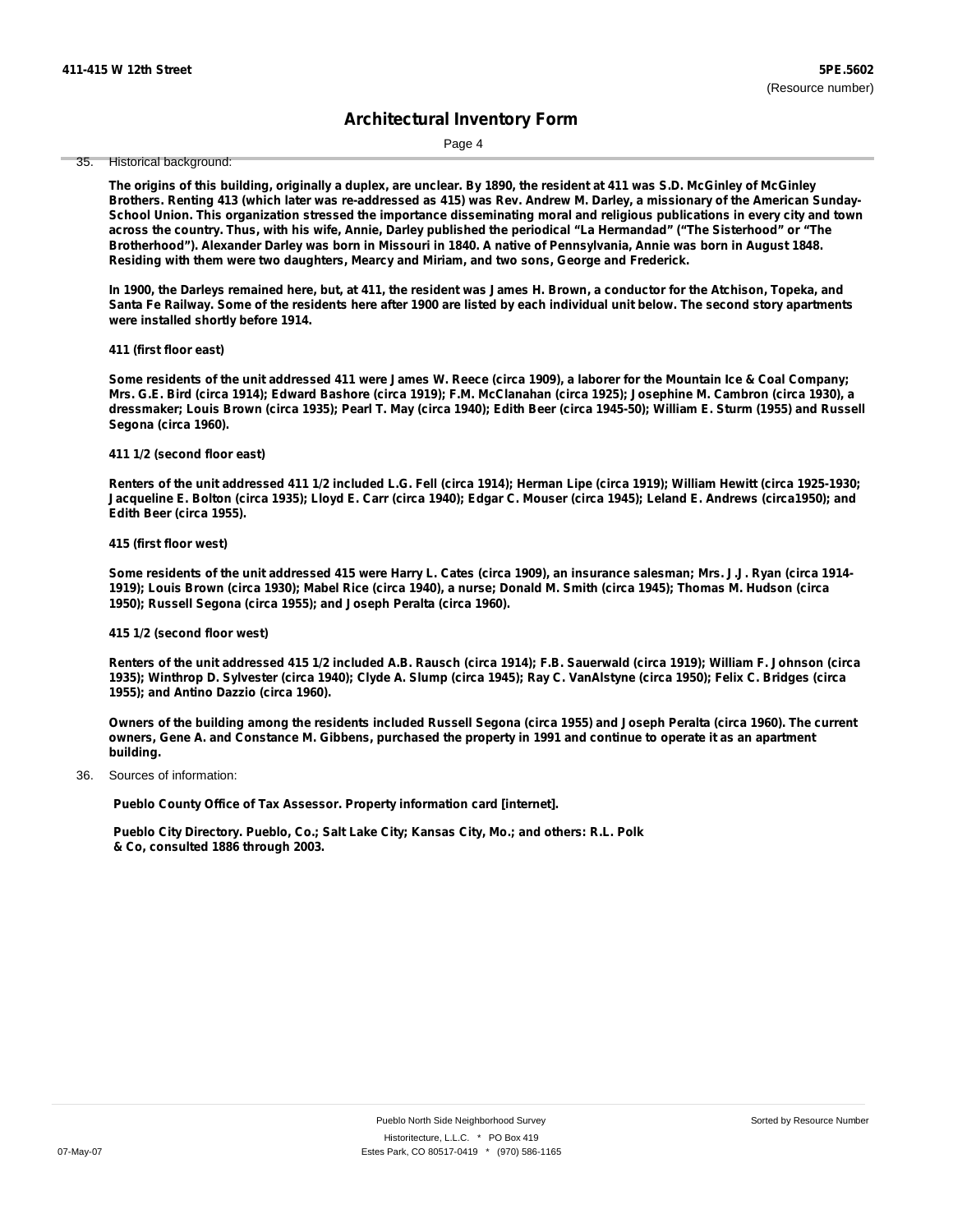Sorted by Resource Number

# **Architectural Inventory Form**

Page 5

|     | <b>VI. SIGNIFICANCE</b>                                                                                                                                                      |  |
|-----|------------------------------------------------------------------------------------------------------------------------------------------------------------------------------|--|
| 37. | Local landmark designation:<br>Yes $\Box$<br>No.<br>$\mathbf{F}_{\mathbf{a}}$                                                                                                |  |
|     | Designation authority:                                                                                                                                                       |  |
|     | Date of designation:                                                                                                                                                         |  |
| 38. | Applicable National Register criteria:                                                                                                                                       |  |
|     |                                                                                                                                                                              |  |
|     | A. Associated with events that have made a significant contribution to the broad pattern of our history.<br>B. Associated with the lives of persons significant in our past. |  |
|     | C. Embodies the distinctive characteristics of a type, period, or method of construction, or represents the work                                                             |  |
|     | of a master, or that possess high artistic values, or represents a significant and distinguished entity whose<br>components may lack individual distinction.                 |  |
|     | D. Has yielded, or may be likely to yield, information important in history or prehistory.                                                                                   |  |
|     | Qualifies under Criteria Considerations A through G (see manual).                                                                                                            |  |
|     | Does not meet any of the above National Register criteria.<br>◙                                                                                                              |  |
|     | <b>Pueblo Standards for Designation:</b>                                                                                                                                     |  |
|     | <u>1a. History</u>                                                                                                                                                           |  |
|     | Have direct association with the historical development of the city, state, or nation; or<br>$\mathcal{F}_{\perp}$                                                           |  |
|     | <u>1b. History</u>                                                                                                                                                           |  |
|     | Be the site of a significant historic event; or<br>$\mathcal{L}_{\mathcal{A}}$                                                                                               |  |
|     | 1c. History                                                                                                                                                                  |  |
|     | Have direct and substantial association with a person or group of persons who had influence on society.<br>$\sim$                                                            |  |
|     | 2a. Architecture                                                                                                                                                             |  |
|     | Embody distinguishing characteristics of an architectural style or type; or<br>$\blacksquare$                                                                                |  |
|     | 2b. Architecture                                                                                                                                                             |  |
|     | Be a significant example of the work of a recognized architect or master builder, or<br>$\mathcal{L}_{\mathcal{A}}$                                                          |  |
|     | <b>2c. Architecture</b>                                                                                                                                                      |  |
|     | Contain elements of architectural design, engineering, materials, craftsmanship, or artistic merit which represent a<br>О<br>significant or influential innovation;          |  |
|     | 2d. Architecture                                                                                                                                                             |  |
|     | Portray the environment of a group of people or physical development of an area of the city in an era of history<br>О<br>characterized by a distinctive architectural style. |  |
|     | 3a. Geography                                                                                                                                                                |  |
|     | Have a prominent location or be an established, familiar, and orienting visual feature of the contemporary city, or                                                          |  |
|     | 3b. Geography                                                                                                                                                                |  |
|     | Promote understanding and appreciation of Pueblo's environment by means of distinctive physical characteristics<br>or rarity; or                                             |  |
|     | 3c. Geography                                                                                                                                                                |  |
|     | Make a special contribution to Pueblo's distinctive character.<br>$\mathcal{L}_{\mathcal{A}}$                                                                                |  |
|     | Not Applicable                                                                                                                                                               |  |
|     | Does not meet any of the above Pueblo landmark criteria.<br>$\Box$                                                                                                           |  |
| 39. | Area(s) of Significance:<br><b>Not Applicable</b>                                                                                                                            |  |
| 40. | Period of Significance:<br>n/a                                                                                                                                               |  |
| 41. | National:<br>Level of significance:<br>State<br>Local<br>$\overline{\phantom{a}}$<br>П                                                                                       |  |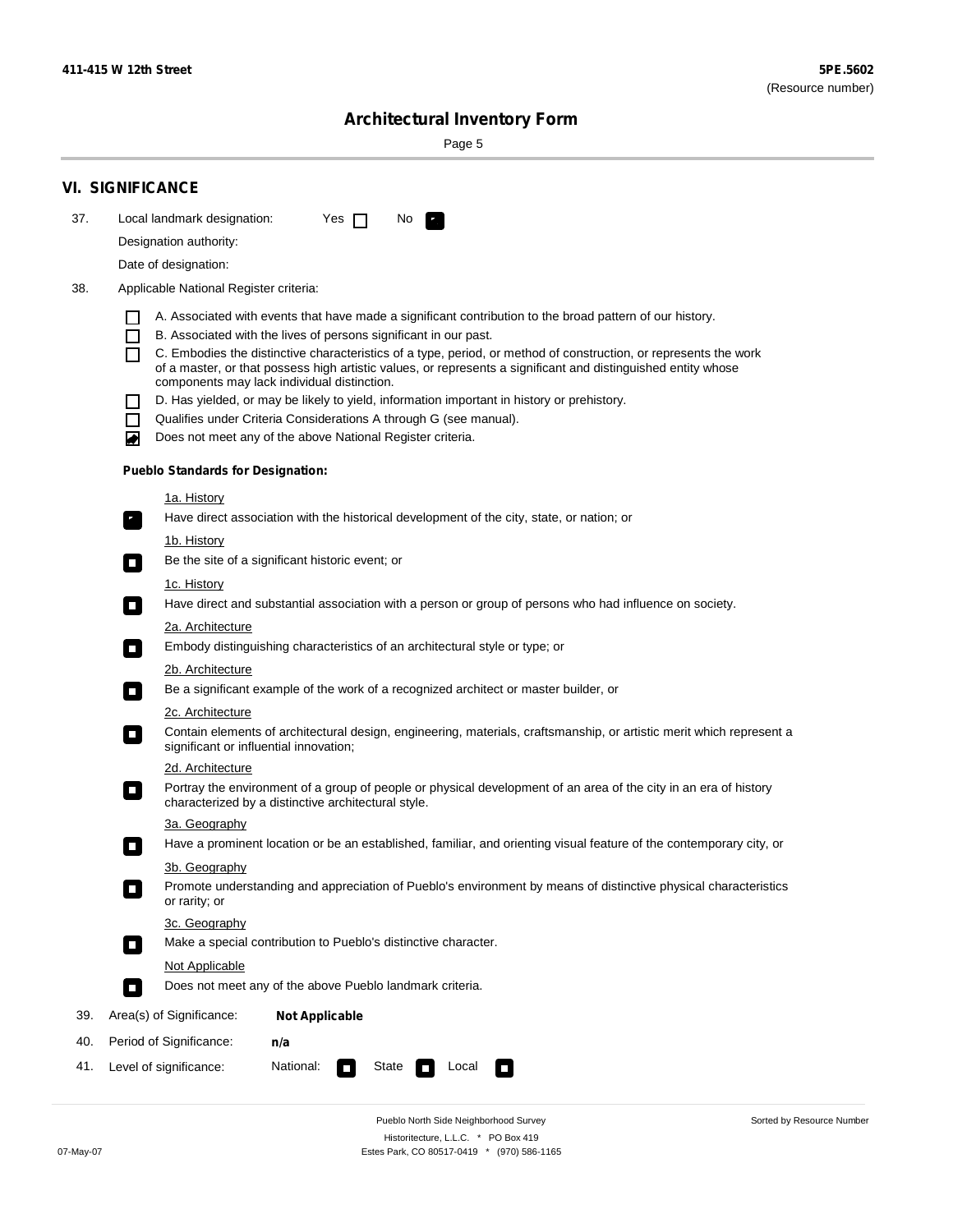Page 6

#### 42. Statement of significance:

This property is historically significant under Pueblo Local Landmark criterion 1A for its association with the development of Pueblo's North Side Neighborhood. It is among the earliest multi-family dwellings constructed here. However, the levels of architectural and historical significance, combined with physical integrity, are not to the extent that this property would qualify for individual listing in the National Register of Historic Places, the Colorado State Register of Historic Properties, or as a City of Pueblo Landmark. Moreover, this property should not be considered a contributing resource within any potential **historic district.**

43. Assessment of historic physical integrity related to significance:

Constructed around 1885, the principal building on this property exhibits a moderately low level of physical integrity relative to the seven aspects of integrity as defined by the National Park Service and the Colorado Historical Society: location, setting, **design, materials, workmanship, feeling, and association. A 1950s-era remodeling significantly altered the original design, materials, workmanship, feeling, and association, especially considering that much of the significance of this property derives from its early history – before 1950.**

### **VII. NATIONAL REGISTER ELIGIBILITY ASSESSMENT**



**classes. Its diversity of architectural styles and forms directly represents the city's changing economic and cultural climates. As well, the neighborhood is distinctive because it appears to have evolved independently of the area's dominant industry, steel manufacturing.**

> Yes Yes

 $\overline{\phantom{a}}$ m No **Ex** 

No  $\blacksquare$  N/A  $\blacksquare$ 

 $N/A$   $\blacksquare$ 

If there is National Register district potential, is this building contributing:

If the building is in existing National Register district, is it contributing: 46.

### **VIII. RECORDING INFORMATION**

| 47. | Photograph numbers): | <b>CD-ROM Photo Disc: North Side Photos</b>  |
|-----|----------------------|----------------------------------------------|
|     |                      | File Name(s): 12thstw411-415                 |
|     | Negatives filed at:  | <b>Special Collections</b>                   |
|     |                      | <b>Robert Hoag Rawlings Public Library</b>   |
|     |                      | 100 East Abriendo Avenue                     |
|     |                      | Pueblo, CO 81004-4290                        |
| 48. | Report title:        | <b>Pueblo North Side Neighborhood Survey</b> |
| 49. | $Date(s)$ :          | 06/08/2005                                   |
| 50. | Recorder(s):         | <b>Adam Thomas</b>                           |
| 51. | Organization:        | Historitecture, L.L.C.                       |
| 52. | Address:             | <b>PO Box 419</b>                            |
|     |                      | Estes Park, CO 80517-0419                    |
| 53. | Phone number(s):     | (970) 586-1165                               |
|     |                      |                                              |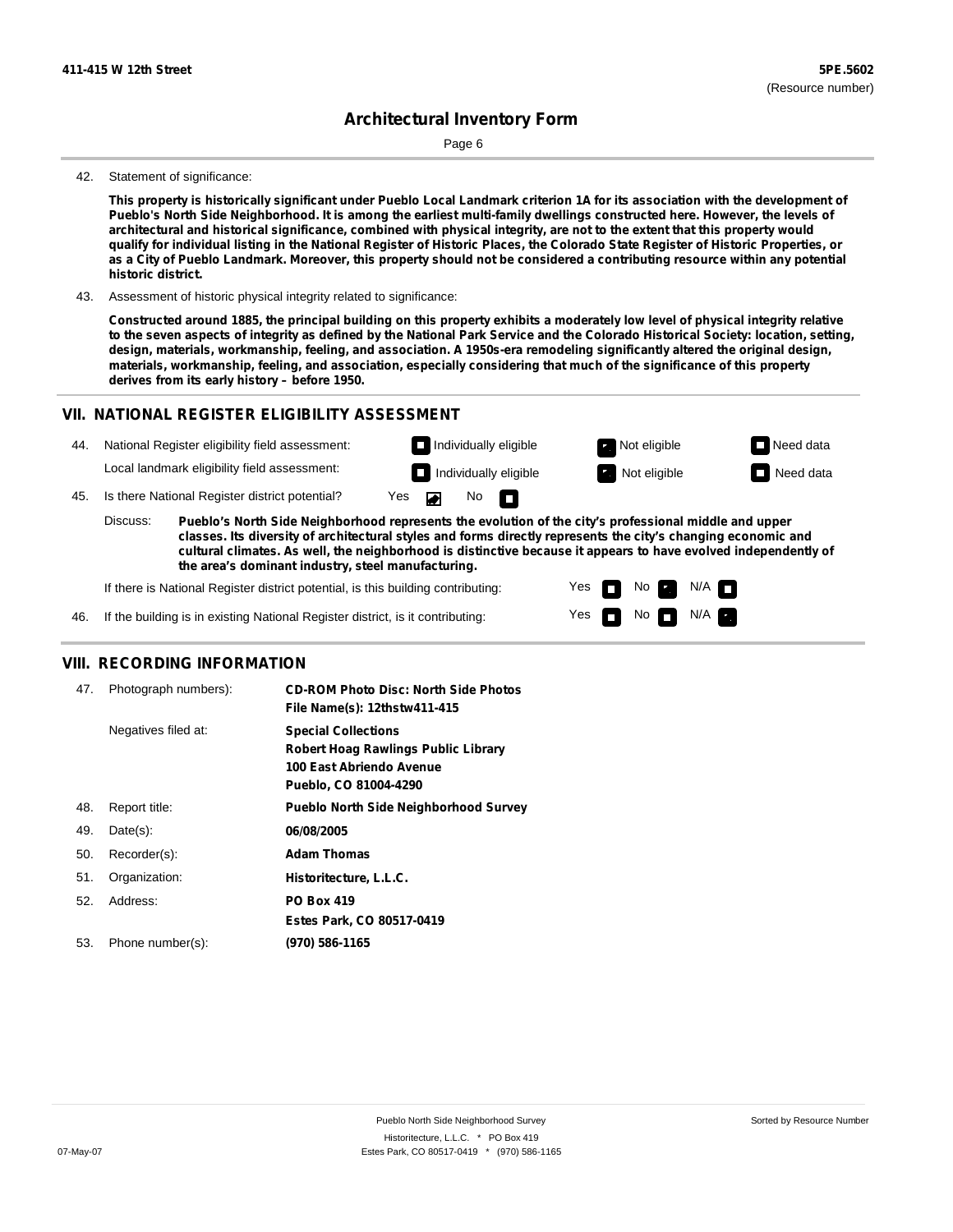Page 7